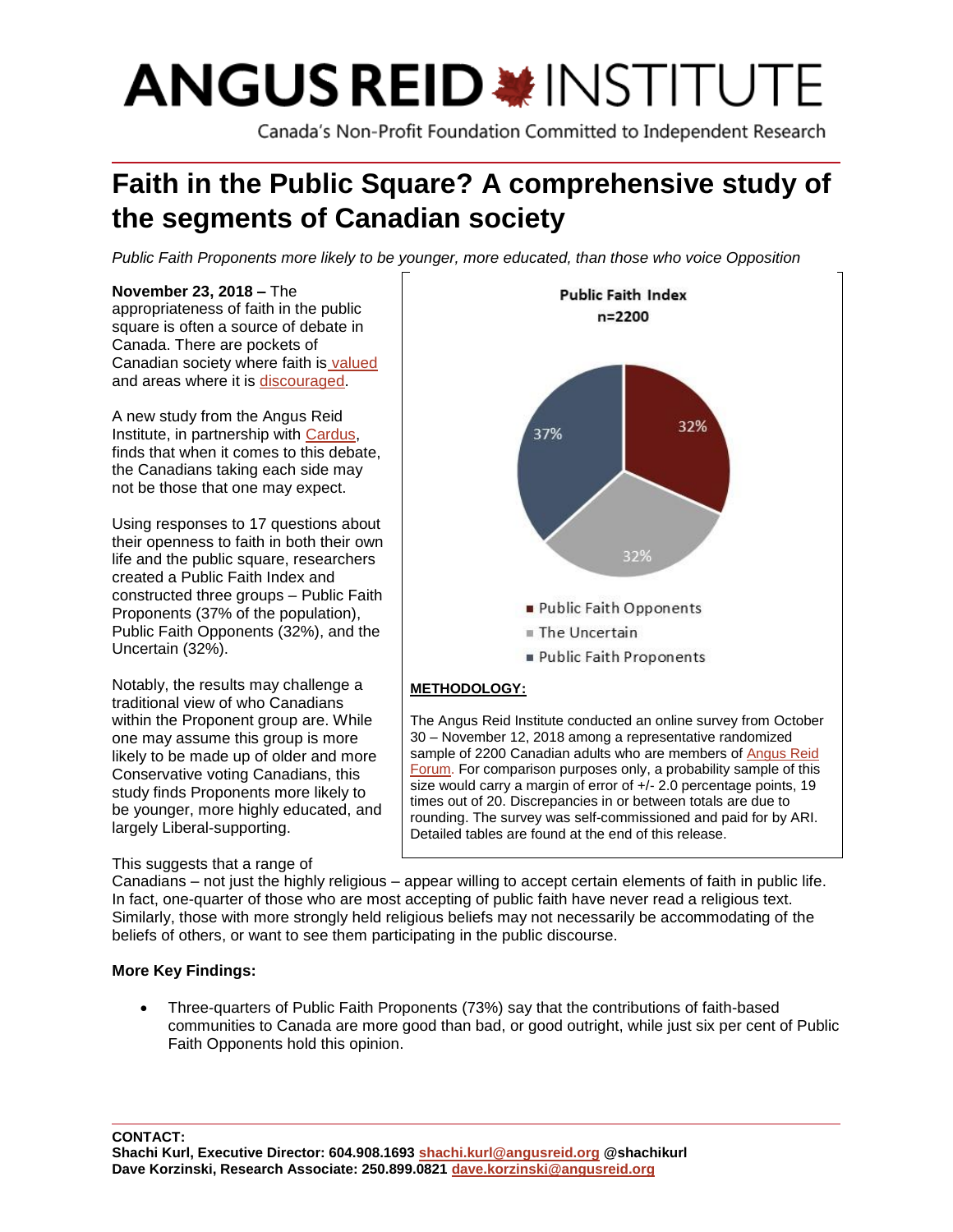

#### Page **2** of **15**

- Half of Public Faith Proponents (50%) strongly agree that having a religious or faith-focused upbringing helps shape good citizenship characteristics. The Uncertain are more likely to moderately agree (53%) while two-thirds of Opponents (68%) disagree with this idea
- Canadians are deeply divided about the relevance of faith communities in addressing social issues. Regardless of political affiliation, half say these groups are increasing or maintaining relevance, while half say they are losing or have already lost it
- Seven-in-ten (68%) Canadians say that the basics of world religions should be taught in public high schools, and that government leaders should be knowledgeable about the tenets of major religions (70%)

## **INDEX:**

**Part 1: Views on different elements of faith in Canada**

- **Contribution to life in Canada**
- **Role and relevance**
- **Religious freedom and respect for religion**

**Part 2: Three perspectives on faith in public life**

- **How they see faith in society**
- **Who is in each segment?**
- **Value of religious knowledge**

# **Part 1: Views on different elements of faith in Canada**

Some of the most divisive conversations in Canadian society this century have been about religion's place in public life. Whether it's the appropriateness of [public prayer](http://angusreid.org/public-prayer/) at council meetings, the acceptability of [face coverings](http://angusreid.org/bill-62-face-covering/) in public view, or the [funding of religious schools,](http://angusreid.org/funding-religious-schools-majority-canadians-say-least-public-dollars-provided/) Canadians are confronting a number of issues that test the multifaith fabric of their society. It is therein, important to assess where Canadians stand on these debates for the furtherance of policy discussions.

The questions asked in this survey fall thematically into three broad groups:

- contributions from faith groups to life in Canada,
- the relevance of religion today in society,
- and religious freedom and respect for religion.

The first aspect of the religious landscape to explore is views regarding the contributions of religious and faith communities, and whether these have a positive impact on a person's development and contributions as a citizen within Canada.

#### **Contribution to life in Canada**

Canadians are generally positive when it comes to assessing the role of faith in public spaces. From assisting in social services, to operating hospitals, to advocating for social justice and human rights, Canadians are significantly more likely to say the contributions from religious groups are more positive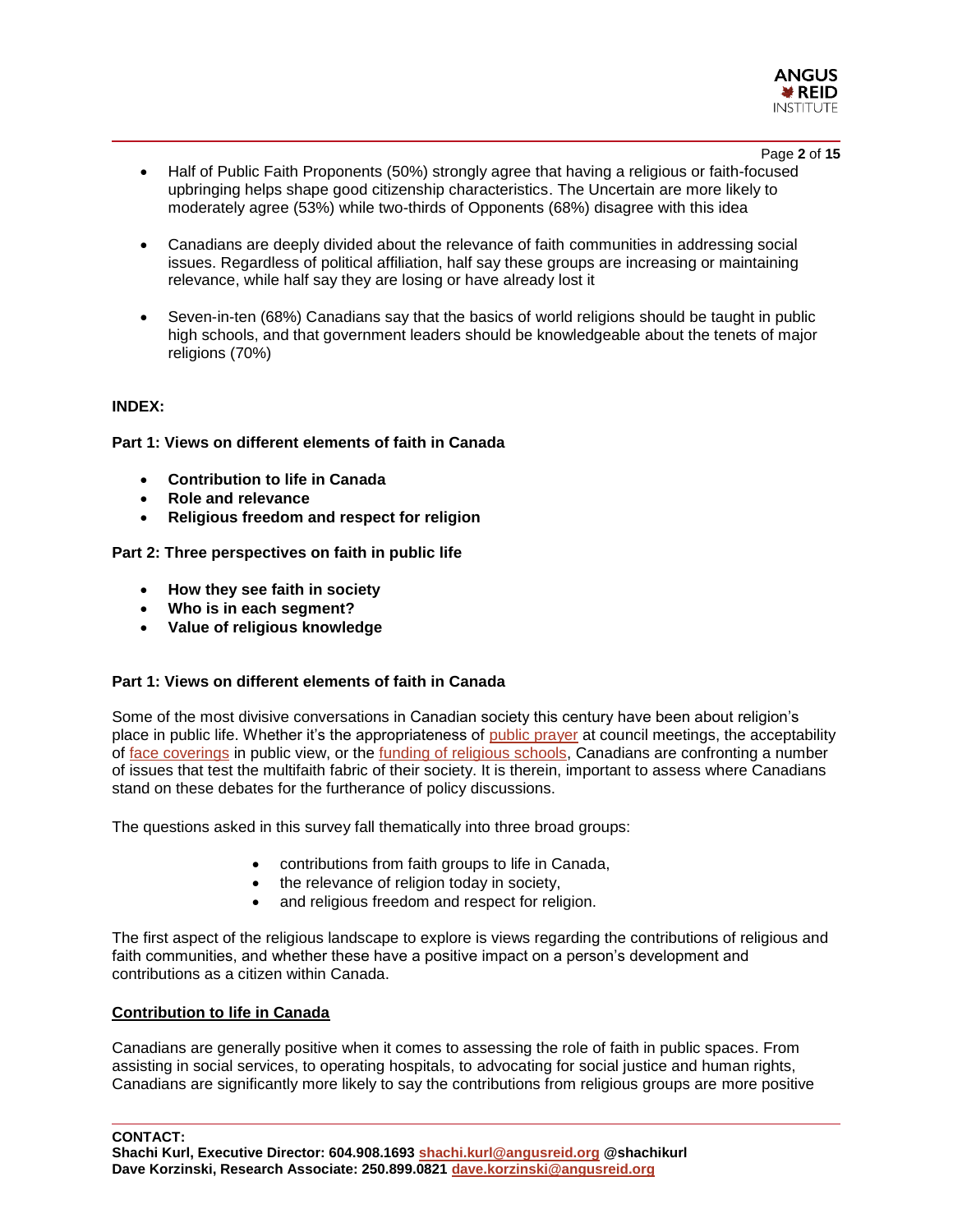

# Page **3** of **15**

than negative. There is one exception, however, where Canadians are more divided – the place of faith in education:

What kind of contribution would you say religious and faith communities are



#### Positive **Negative**

In some cases, those most supportive of the intersection of faith and public life are individuals in nontraditional demographics. For example, while they are often less likely to profess an active faith or take part in religious activities, younger, and university educated Canadians are more likely to recognize contributions from the faith-based community in the aforementioned areas:

| Percentage saying religious and faith communities are making "positive" impact in the following areas of<br><b>Canadian life and society</b> |              |                |                |                |                                        |                                                    |                      |
|----------------------------------------------------------------------------------------------------------------------------------------------|--------------|----------------|----------------|----------------|----------------------------------------|----------------------------------------------------|----------------------|
|                                                                                                                                              |              | Age            |                |                | <b>Education</b>                       |                                                    |                      |
|                                                                                                                                              | <b>Total</b> | 18-34<br>(622) | 35-54<br>(760) | $55+$<br>(818) | <b>High school</b><br>or less<br>(910) | College/<br><b>Trade</b><br><b>School</b><br>(694) | University+<br>(595) |
| <b>Healthcare</b>                                                                                                                            | 38%          | 43%            | 37%            | 34%            | 36%                                    | 37%                                                | 40%                  |
| <b>Education</b>                                                                                                                             | 28%          | 35%            | 25%            | 25%            | 27%                                    | <b>28%</b>                                         | <b>28%</b>           |
| <b>Social services</b>                                                                                                                       | 51%          | 57%            | 50%            | 48%            | 46%                                    | 50%                                                | 61%                  |
| <b>Social justice</b><br>causes                                                                                                              | 37%          | 43%            | 35%            | 35%            | 36%                                    | 36%                                                | 42%                  |

#### **Role and relevance**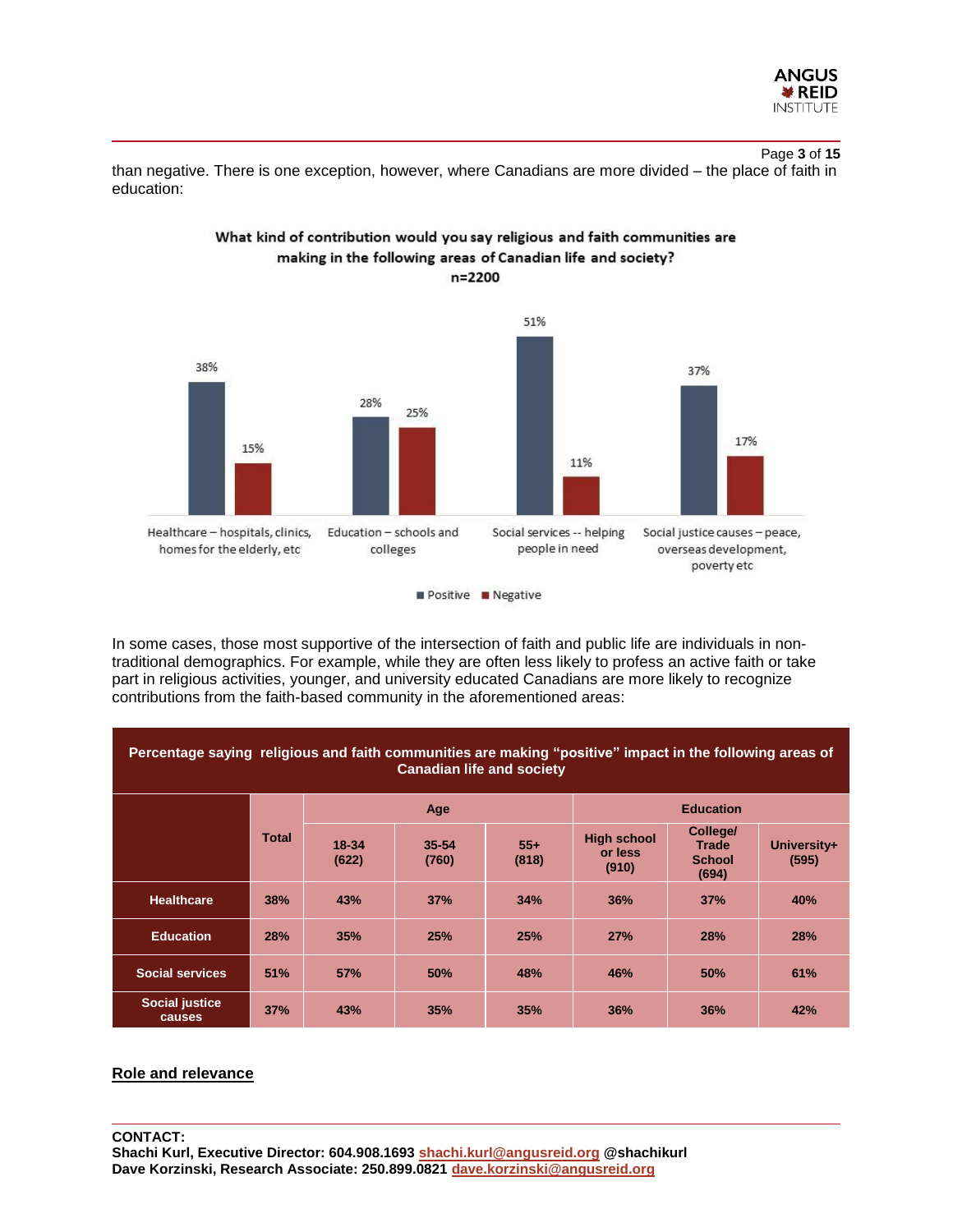

Although Canadians are more positive than negative regarding the contributions of faith in the public square, just one-in-ten (11%) say religion should ideally have a major influence on Canadian public life. Each age group is most likely to say that religion should have "some" or "not much" of a role in this space:



In your view, should religious and faith communities have:

Canadians are evidently divided over whether or not they would like to see public conversations informed by what they might consider to be more personal beliefs. Asked whether they believe the relevance of religion is growing or receding when it comes to some of the social issues and challenges in the preceding section of this report, significant disagreement is noted. There is no better indicator of this than political affiliation. Regardless of which party they supported in the 2015 election, Canadians are split, resulting in an even divide overall:



## To what extent do you think religious communities and faith groups are relevant to addressing these types of social issues and challenges today?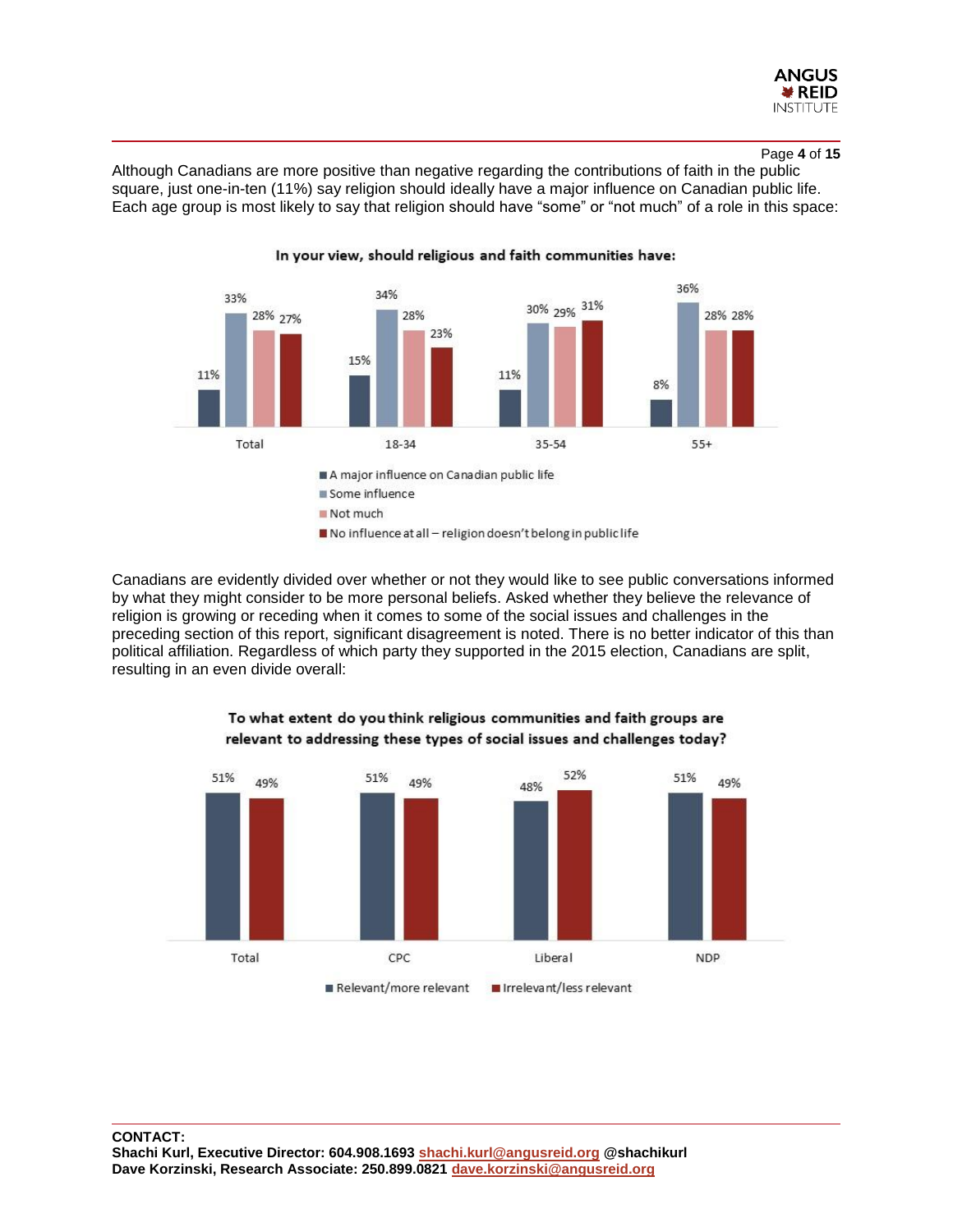

# **Religious freedom and respect for religion**

Does freedom of religion make Canada a better country? Most Canadians, roughly six-in-ten (59%) say yes. One-in-five say that they don't think it makes a real impact either way, and 14 per cent believe that it makes Canada worse off:

| In your view, does having "freedom of religion" make Canada a better or worse country? |              |                |                    |                |                                        |                                                    |                      |
|----------------------------------------------------------------------------------------|--------------|----------------|--------------------|----------------|----------------------------------------|----------------------------------------------------|----------------------|
|                                                                                        | <b>Total</b> | Age            |                    |                | <b>Education</b>                       |                                                    |                      |
|                                                                                        |              | 18-34<br>(622) | $35 - 54$<br>(760) | $55+$<br>(818) | <b>High school</b><br>or less<br>(910) | College/<br><b>Trade</b><br><b>School</b><br>(694) | University+<br>(595) |
| <b>Better</b>                                                                          | 59%          | 64%            | 57%                | 55%            | 51%                                    | 57%                                                | 72%                  |
| <b>Worse</b>                                                                           | 14%          | 9%             | 16%                | 16%            | 15%                                    | 17%                                                | 9%                   |
| No real impact<br>either way                                                           | 21%          | 19%            | 19%                | 24%            | 24%                                    | 20%                                                | 16%                  |
| Not sure/Can't say                                                                     | 7%           | 8%             | 8%                 | 5%             | 10%                                    | 6%                                                 | 3%                   |

If religious freedom is indeed a net positive as most Canadians say, then how do they feel their country scores on this front? Overall, three quarters (73%) say that they feel the government respects their religious community's faith and traditions, however, this drops to 55 per cent among past Conservative voters, and rises significantly among past Liberals (86%) and past New Democrats (75%).

Looking at this at a more interpersonal level, Canadians are more divided. Asked about their own personal values, just one-in-three (32%) say that they feel society makes room for them, while onequarter feel shut out (23%). A significant group say they have no real opinion on this matter – they either don't know (10%) or say society has no impact on their expression of their own values (35%).

#### **Part 2: Three perspectives on faith in public life**

The Angus Reid Institute also created a Public Faith Index and concluded that Canadians can be grouped into three broad categories based on their responses to 17 questions.

Four-in-ten, named the "Public Faith Proponents" (37%), hold a supportive posture when it comes to increasing the public's knowledge of faith and religion and recognizing their importance to society, while one-third (32%) feel the opposite and are categorized as "Public Faith Opponents". This group generally feels religion should have a reduced role in politics and government. Another third (32%) take the middle position in this debate, with a more mixed view, and are labeled as the Uncertain.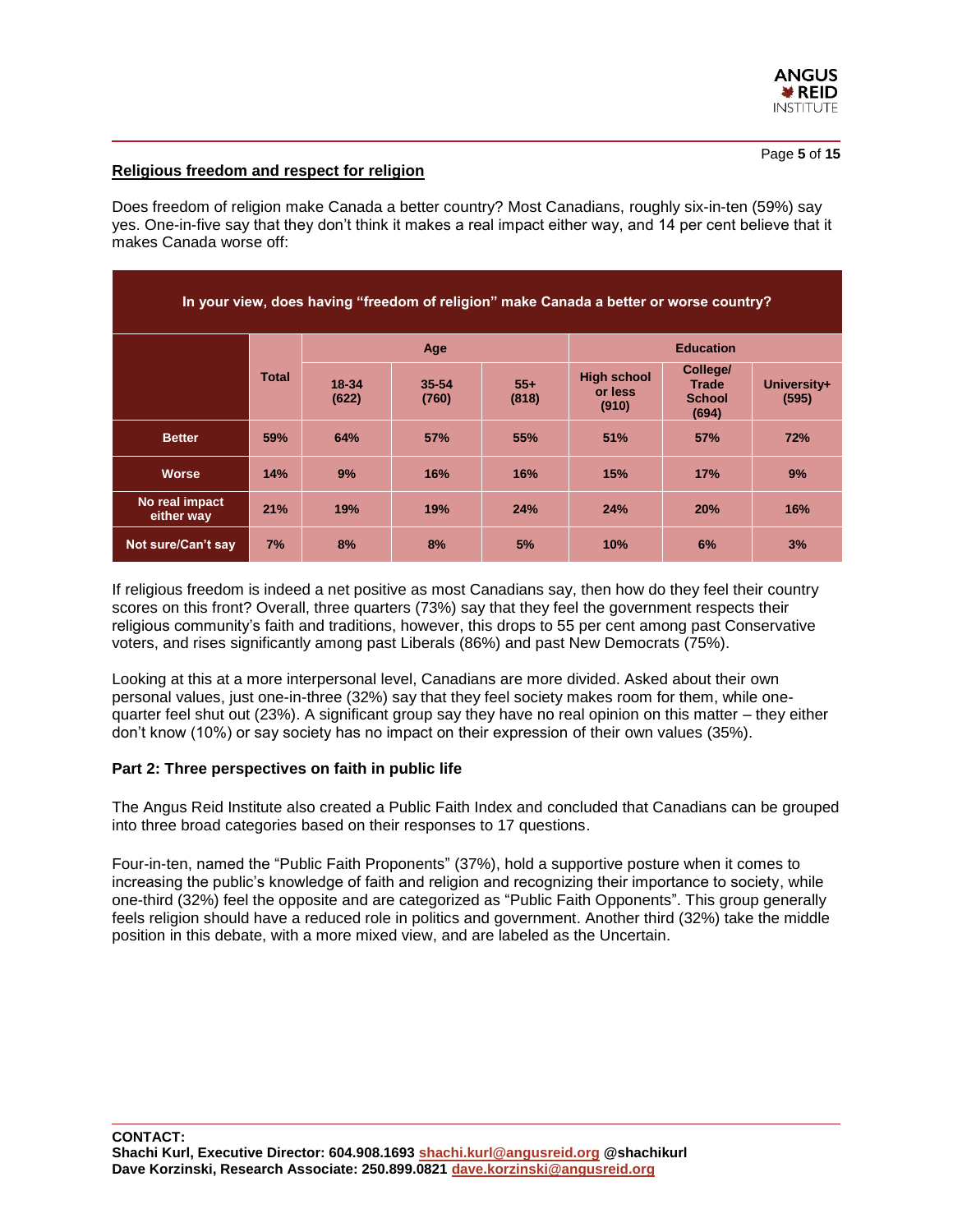





Public Faith Opponents Fhe Uncertain Fublic Faith Proponents

These groups were created using an "additive index", which incorporated responses to 17 separate survey questions, dealing with various aspects of faith and religion in public life. Each question's response was given a score, on a standardized 10-point scale, where responses that were more positive or encouraging regarding the role of faith in public life were worth more, and more hesitant or outright negative responses, were given fewer points. Each respondent was then assigned a score based on the totality of their responses. Researchers separated groups along the Index roughly into thirds, based on their scores. For a detailed look at the questions asked and the scores provided, [please click here.](http://angusreid.org/wp-content/uploads/2018/11/2018.11.19_Faith_Index_Methodology.pdf)

#### **How Canadians see faith in society**

While relatively few Canadians believe that faith is contributing to their country in a negative way, the three groups are divided in their levels of ambivalence and positivity. For example, Public Faith Opponents are likely to lean toward 'more bad than good' (30%) or 'a mix of good and bad' (50%), while Proponents are substantially more likely to choose 'very good' (25%), or 'more good than bad' (48%) than the two other groups:

| <b>Opinions regarding Contribution of Faith to life in Canada</b>                                                                   |                        |                                                  |                               |                                                   |  |  |
|-------------------------------------------------------------------------------------------------------------------------------------|------------------------|--------------------------------------------------|-------------------------------|---------------------------------------------------|--|--|
|                                                                                                                                     |                        | <b>Public Faith Index</b>                        |                               |                                                   |  |  |
|                                                                                                                                     | <b>Total</b><br>(2200) | <b>Public Faith</b><br><b>Opponents</b><br>(694) | <b>The Uncertain</b><br>(696) | <b>Public Faith</b><br><b>Proponents</b><br>(810) |  |  |
| How would you describe the overall contribution religious and faith communities are making to Canada<br>and Canadian society today? |                        |                                                  |                               |                                                   |  |  |
| Very good                                                                                                                           | 10%                    | $1\%$                                            | 3%                            | 25%                                               |  |  |
| More good than bad                                                                                                                  | 27%                    | 5%                                               | 24%                           | 48%                                               |  |  |
| A mix of good and bad                                                                                                               | 46%                    | 50%                                              | 65%                           | 26%                                               |  |  |
| More bad than good                                                                                                                  | 12%                    | 30%                                              | 8%                            | 1%                                                |  |  |
| <b>Very bad</b>                                                                                                                     | 5%                     | 15%                                              | 1%                            | -                                                 |  |  |

**CONTACT:** 

**Shachi Kurl, Executive Director: 604.908.1693 [shachi.kurl@angusreid.org](mailto:shachi.kurl@angusreid.org) @shachikurl Dave Korzinski, Research Associate: 250.899.0821 [dave.korzinski@angusreid.org](mailto:dave.korzinski@angusreid.org)**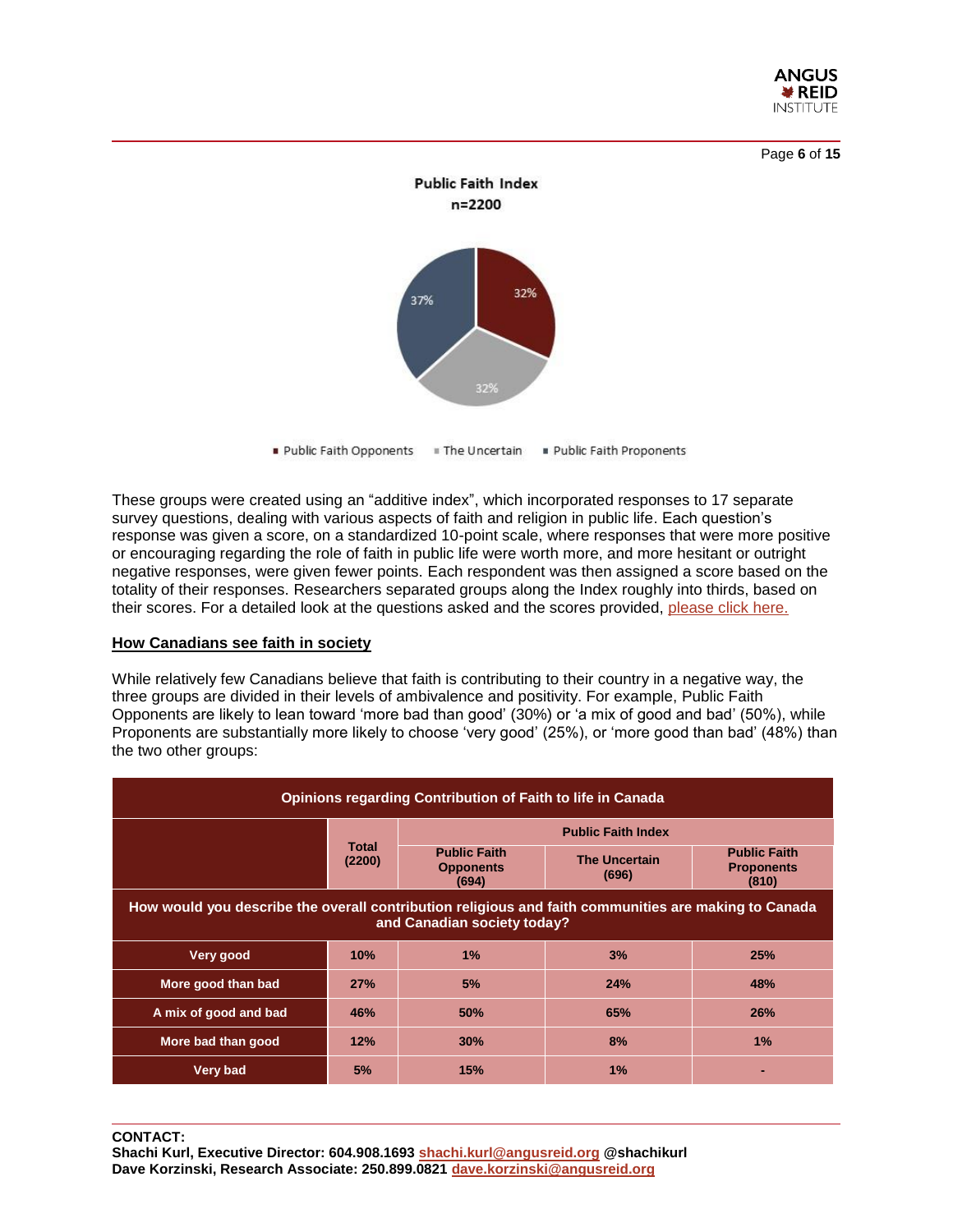

#### Page **7** of **15**

Similar distributions are noted on questions of values and character. Six-in-ten Canadians (60%) say that religious and faith communities offer strength to Canadian values, including equality and human rights, and two-thirds (65%) believe that faith-based upbringings can help to shape better citizens.

These responses, however, are highly variable between the three sub-groups. Those with an inclination toward more faith in the public square are near unanimous in agreement with these statements, while those opposed are almost as likely to disagree:

| <b>Opinions regarding Contribution of Faith to life in Canada</b>                             |              |                                                  |                               |                                                   |  |  |  |
|-----------------------------------------------------------------------------------------------|--------------|--------------------------------------------------|-------------------------------|---------------------------------------------------|--|--|--|
|                                                                                               | <b>Total</b> | <b>Public Faith Index</b>                        |                               |                                                   |  |  |  |
|                                                                                               | (2200)       | <b>Public Faith</b><br><b>Opponents</b><br>(694) | <b>The Uncertain</b><br>(696) | <b>Public Faith</b><br><b>Proponents</b><br>(810) |  |  |  |
| Religious and faith communities strengthen Canadian values such as equality and human rights: |              |                                                  |                               |                                                   |  |  |  |
| <b>Agree strongly</b>                                                                         | 20%          | 2%                                               | 7%                            | 47%                                               |  |  |  |
| Agree moderately                                                                              | 40%          | 17%                                              | 56%                           | 46%                                               |  |  |  |
| <b>Disagree moderately</b>                                                                    | 26%          | 42%                                              | 31%                           | 6%                                                |  |  |  |
| <b>Disagree strongly</b>                                                                      | 14%          | 39%                                              | 6%                            |                                                   |  |  |  |
| Having a religious or faith-focused upbringing helps shape good citizenship characteristics:  |              |                                                  |                               |                                                   |  |  |  |
| <b>Agree strongly</b>                                                                         | 24%          | 5%                                               | 13%                           | 50%                                               |  |  |  |
| Agree moderately                                                                              | 41%          | 28%                                              | 53%                           | 41%                                               |  |  |  |
| <b>Disagree moderately</b>                                                                    | 20%          | 33%                                              | 24%                           | 7%                                                |  |  |  |
| <b>Disagree strongly</b>                                                                      | 15%          | 35%                                              | 10%                           | 1%                                                |  |  |  |

These divisions continue when looking at more concrete examples of how religious communities affect different areas of society. As previously mentioned, the area where Canadians are most likely to say religion has played a positive role is within the social services – helping people in need through community programs and outreach.

Canadians are less likely to say that the influence and actions of faith-based groups have been positive within healthcare, education and social justice causes, though Public Faith Proponents are significantly more encouraged by what they have seen. Notably, on each question, the number of respondents in each group who choose "a mix of good and bad" is higher than those who say faith communities have had a negative impact [\(see comprehensive tables\)](http://angusreid.org/wp-content/uploads/2018/11/2018.11.13-CardusFinal-ReleaseTables.pdf).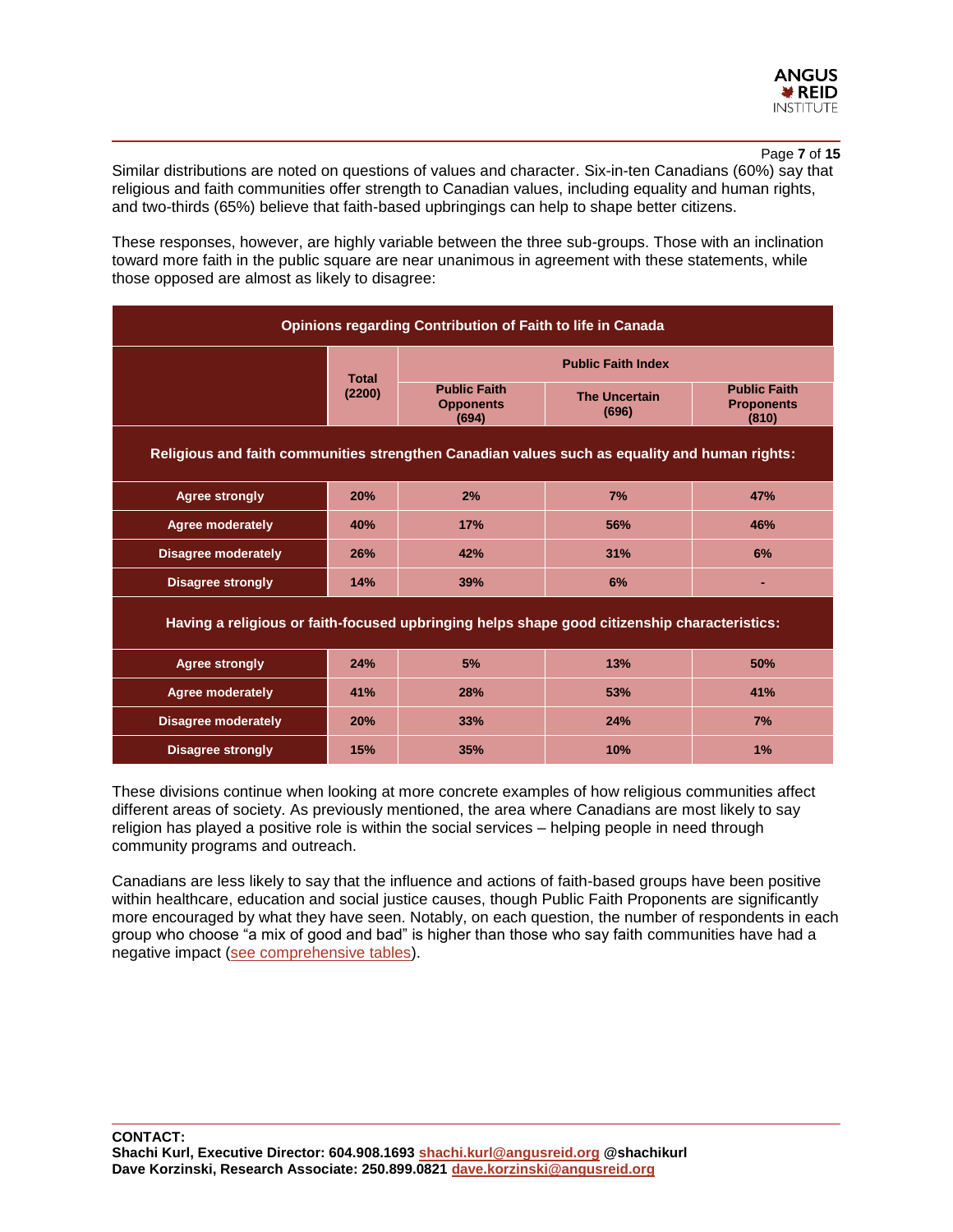

Page **8** of **15**



# Percentage who say the role of faith in each of these areas is "positive" or "very positive"

As a whole, Canadians lean in the direction of less influence for faith communities – 56 per cent say that this should be the case, while 44 per cent would like to see more influence. This question is a significant indicator of where someone may fall on the Public Faith Index. Notably, there is a significant source of disagreement between the groups as to whether or not religion *has* as much relevance as it *should have*, as seen in the following responses:

**Related: [Faith and Immigration: New Canadians rely on religious communities for material,](http://angusreid.org/faith-canada-immigration/)  [spiritual support](http://angusreid.org/faith-canada-immigration/)**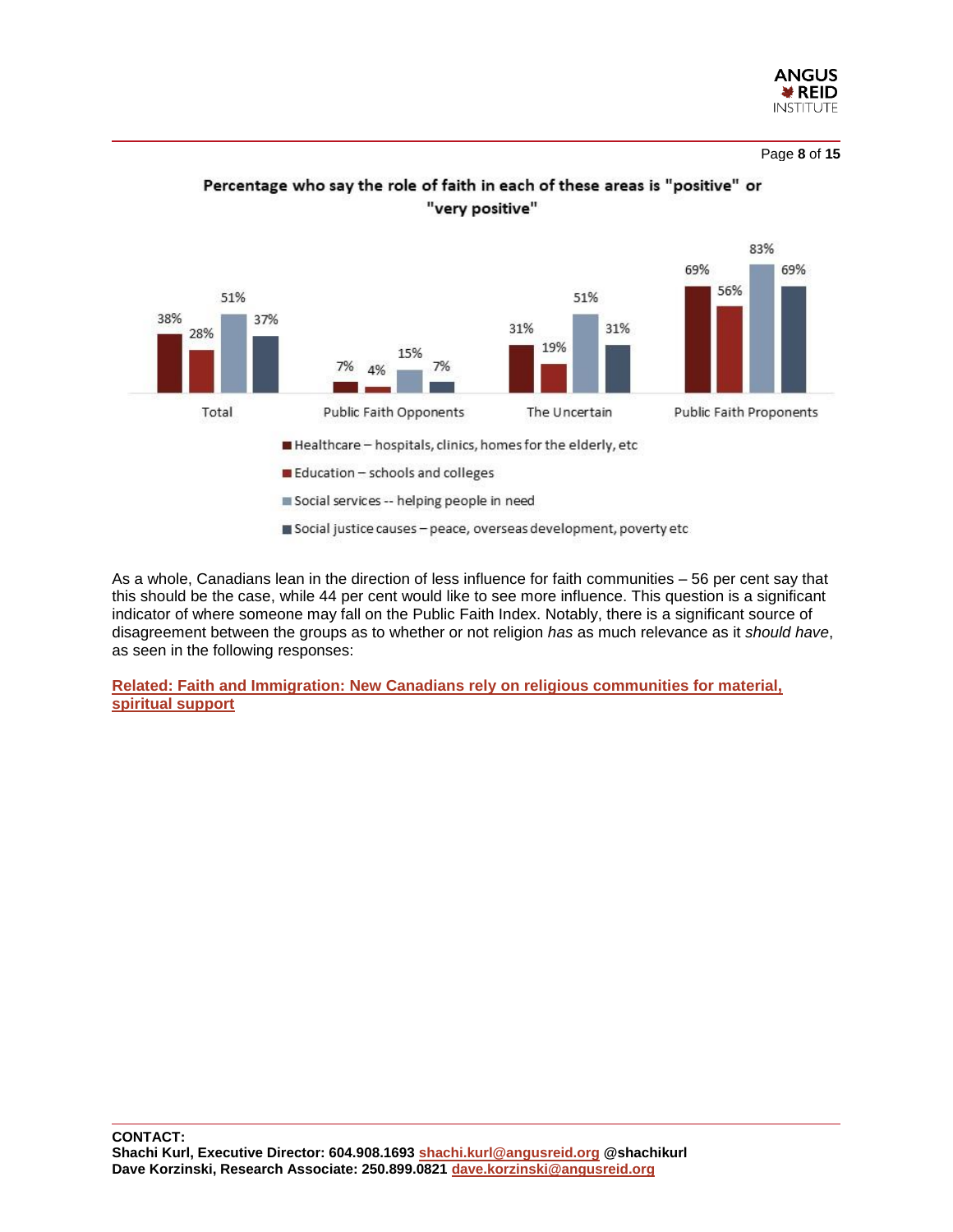|                                                                                                                                                     |              |                                                  |                               | Page 9 of 15                                      |  |  |
|-----------------------------------------------------------------------------------------------------------------------------------------------------|--------------|--------------------------------------------------|-------------------------------|---------------------------------------------------|--|--|
| Opinions regarding the Role and Relevance of Faith in Canada                                                                                        |              |                                                  |                               |                                                   |  |  |
|                                                                                                                                                     | <b>Total</b> | <b>Public Faith Index</b>                        |                               |                                                   |  |  |
|                                                                                                                                                     | (2200)       | <b>Public Faith</b><br><b>Opponents</b><br>(694) | <b>The Uncertain</b><br>(696) | <b>Public Faith</b><br><b>Proponents</b><br>(810) |  |  |
| In your view, should religious and faith communities have:                                                                                          |              |                                                  |                               |                                                   |  |  |
| A major influence                                                                                                                                   | 11%          | 1%                                               | 6%                            | 24%                                               |  |  |
| Some influence                                                                                                                                      | 33%          | 10%                                              | 35%                           | 52%                                               |  |  |
| Not much                                                                                                                                            | 28%          | 28%                                              | 39%                           | 20%                                               |  |  |
| No influence at all                                                                                                                                 | 27%          | 61%                                              | 20%                           | 5%                                                |  |  |
| To what extent do you think religious communities and faith groups are relevant to addressing these<br>types of social issues and challenges today? |              |                                                  |                               |                                                   |  |  |
| More relevant than ever                                                                                                                             | 14%          | 3%                                               | 5%                            | 30%                                               |  |  |
| As relevant as ever                                                                                                                                 | 37%          | 14%                                              | 45%                           | 49%                                               |  |  |
| <b>Becoming less relevant</b>                                                                                                                       | 35%          | 47%                                              | 42%                           | 20%                                               |  |  |
| No longer relevant as all                                                                                                                           | 14%          | 36%                                              | 7%                            | 1%                                                |  |  |

Thus, divisions exist over whether a decrease in the presence of religion in public life is a sign of social progress. Half (53%) believe it is, but this view jumps to three-quarters among Public Faith Opponents and drops to less than one-third (31%) among Proponents. Similar divisions apply to the policy of giving tax-free charitable status to organized religions:



Percentage who "agree" or "strongly agree" with each of the following statements

#### **CONTACT:**

**Shachi Kurl, Executive Director: 604.908.1693 [shachi.kurl@angusreid.org](mailto:shachi.kurl@angusreid.org) @shachikurl Dave Korzinski, Research Associate: 250.899.0821 [dave.korzinski@angusreid.org](mailto:dave.korzinski@angusreid.org)**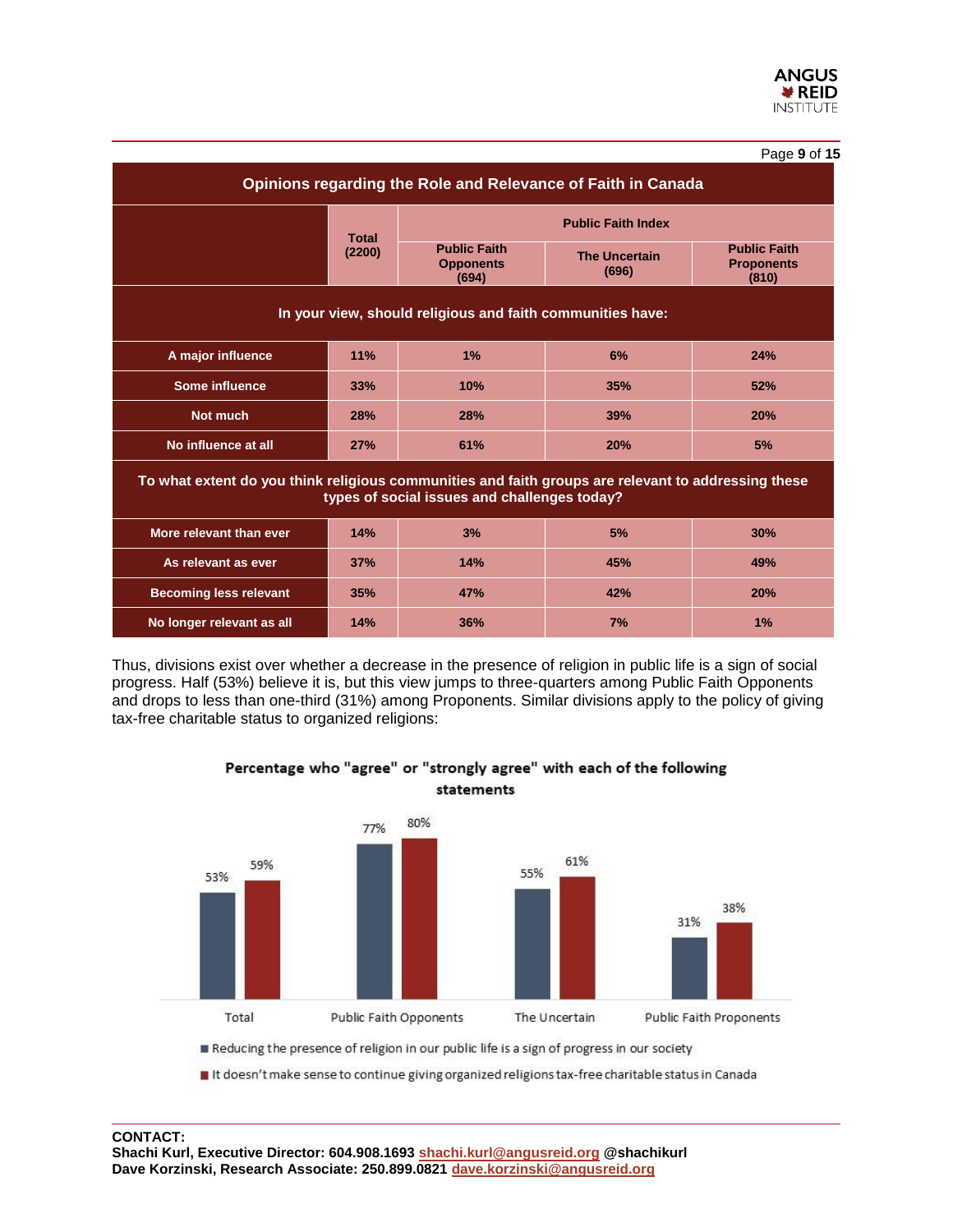

A [recent report](http://www.pewforum.org/2018/06/21/americas-the-only-region-with-a-rise-in-both-government-restrictions-and-social-hostilities-involving-religion-in-2016/) from Pew Research ranks Canada as a world leader in religious freedom. As noted previously, Canadians are not *entirely* certain that this is a good thing. That said, the bulk of those who take the negative position on this question are situated within the Opponent group.

Notably, the proportion of each of these three groups that say Canadian society does not make room for their own values is consistent – between 21 and 26 per cent. This segment feels it is being 'shut out'. Proponents are, however, much more likely to say that they feel Canadian society makes room for their faith and values.

| <b>Opinions regarding Freedom and Respect for Faith in Canada</b>                                                      |              |                                                  |                               |                                                   |  |  |  |
|------------------------------------------------------------------------------------------------------------------------|--------------|--------------------------------------------------|-------------------------------|---------------------------------------------------|--|--|--|
|                                                                                                                        | <b>Total</b> | <b>Public Faith Index</b>                        |                               |                                                   |  |  |  |
|                                                                                                                        | (2200)       | <b>Public Faith</b><br><b>Opponents</b><br>(694) | <b>The Uncertain</b><br>(696) | <b>Public Faith</b><br><b>Proponents</b><br>(810) |  |  |  |
| In your view, does having "freedom of religion" make Canada a better or worse country?                                 |              |                                                  |                               |                                                   |  |  |  |
| <b>Better</b>                                                                                                          | 59%          | 31%                                              | 53%                           | 87%                                               |  |  |  |
| <b>Worse</b>                                                                                                           | 14%          | 29%                                              | 12%                           | 3%                                                |  |  |  |
| No real impact either way                                                                                              | 21%          | 28%                                              | 28%                           | 8%                                                |  |  |  |
| Not sure/Can't say                                                                                                     | 7%           | 12%                                              | 7%                            | 2%                                                |  |  |  |
| Overall, do you feel Canadian society today tends to make room for or shuts out your own personal<br>values and faith? |              |                                                  |                               |                                                   |  |  |  |
| <b>Makes room for</b>                                                                                                  | 32%          | 16%                                              | 25%                           | 52%                                               |  |  |  |
| <b>Shuts out</b>                                                                                                       | 23%          | 26%                                              | 21%                           | 22%                                               |  |  |  |
| No real impact either way                                                                                              | 35%          | 40%                                              | 44%                           | 22%                                               |  |  |  |
| Not sure/Can't say                                                                                                     | 10%          | 18%                                              | 11%                           | 4%                                                |  |  |  |

Looking at this at a broader level, three-quarters of Canadians say that they feel the federal government is respectful of their religious community and traditions. This sentiment is much lower among those who do not believe there is as much of a place for faith in public life.

Importantly, those most likely to express comfort displaying their own faith in public are also much more likely to believe that it is appropriate to have faith play a role in the public square.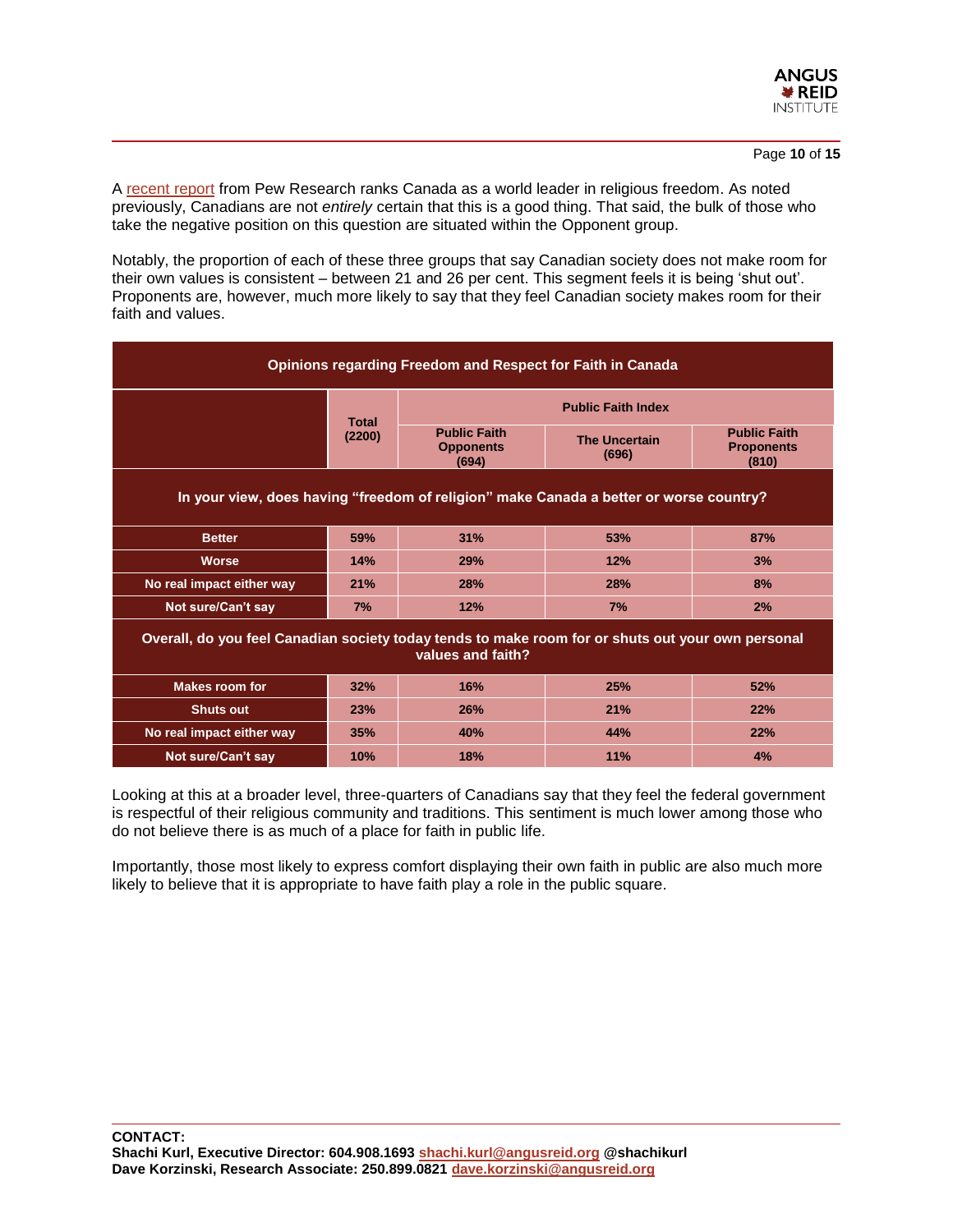

Page **11** of **15**



Percentage who "agree" or "strongly agree" with each of the following statements

Other drivers of Canadians' position on the Public Faith Index include their comfort with religious attire and symbols in the workplace, and their broader beliefs about diversity. Their responses to each of these questions help to further sketch Canadian willingness to create space for religion in their day-to-day lives, and further, in the public sphere:



Percentage who "agree" or "strongly agree" with each of the following statements

I I think it's a definite plus to have people from different religious backgrounds and beliefs living

#### **Religious education for leadership?**

The relevance of openness to faith in public society weighs on key public policy discussions. Indeed, some proposals that may seem divisive appear to be widely supported. For example, seven-in-ten Canadians (70%) would like to see their government decision-makers be knowledgeable about the basic tenets of the world's major religions. Public Faith Opponents are divided, while others are overwhelmingly supportive of such an idea.

**CONTACT:** 

here in my community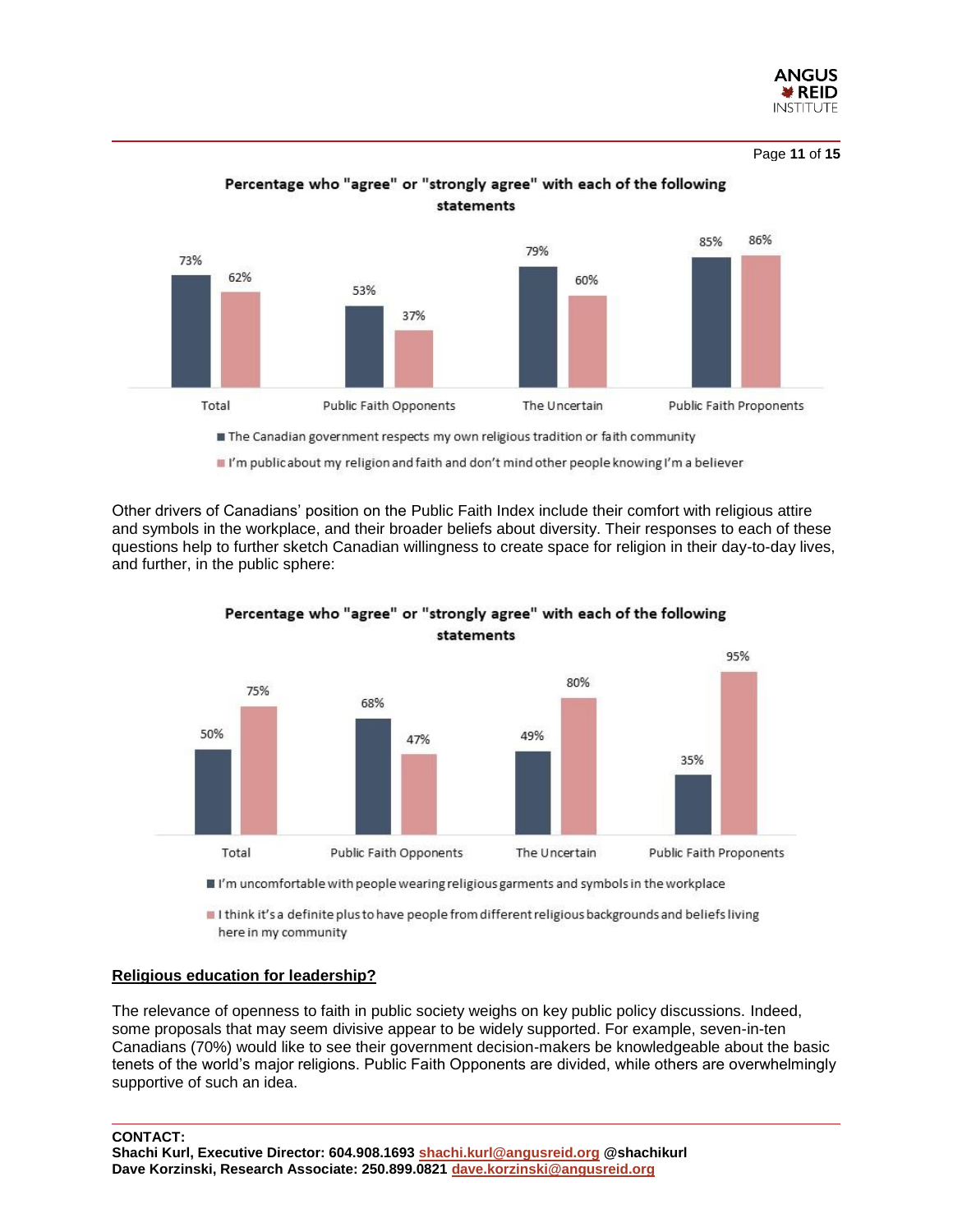



How important is it for government decision makers to be personally knowledgeable about the basic beliefs of the world's major religions?

A similar level of support is evident when it comes to Canadian public high school curriculum. Just under seven-in-ten (68%) say that at least the basics of the world's major religions should be taught at this level. More than half of the Opponent group disagrees (57%), but those more amenable to faith in public life show significant support for this proposal.



Do you think the basic beliefs of the world's major religions should be taught in Canadian public high schools?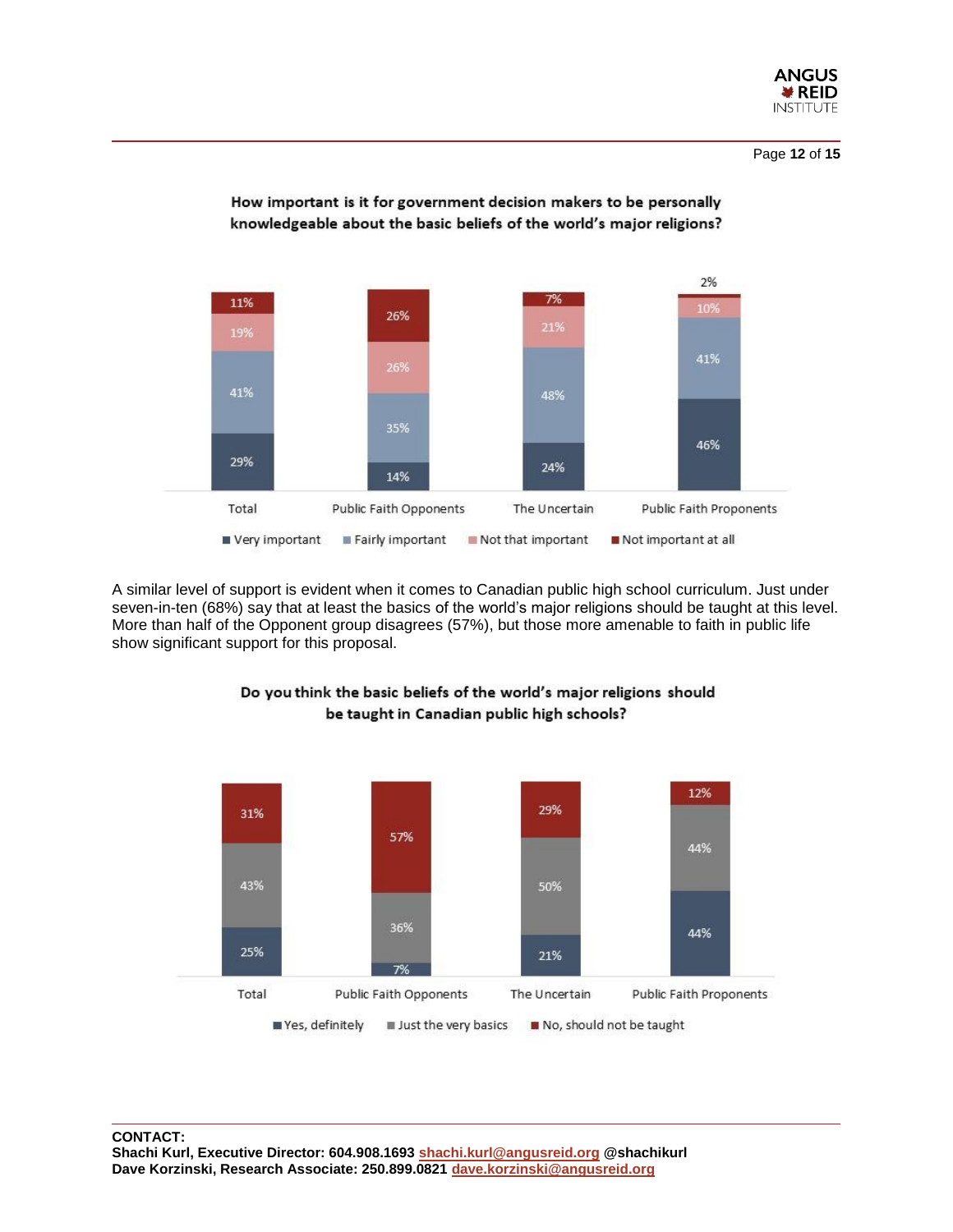

#### **Who is in each segment?**

While the conventional wisdom might be that the Proponents would be heavily represented by older, deeply religious and more conservative-minded Canadians, that does not appear to be the case.

This is partially due to the positive views of religion's contributions to Canadian society found among some non-religious respondents, as well as to an absence of strongly *negative* opinions on questions of faith in Canada today. For example, one-third of non-religious Canadians have a positive view of religious and faith communities' contributions to social services, while a plurality take a neutral stance:



Further, consider that among those who are categorized in the Proponent group, one-quarter have never read a religious text, and another 35 per cent say that they do so at most a few times a year:



Index by frequency of reading religious text

The three groups also vary in terms of their demographic make-up. For example, compared to their regular distribution in the population, younger people (28% of population) are more likely to voice an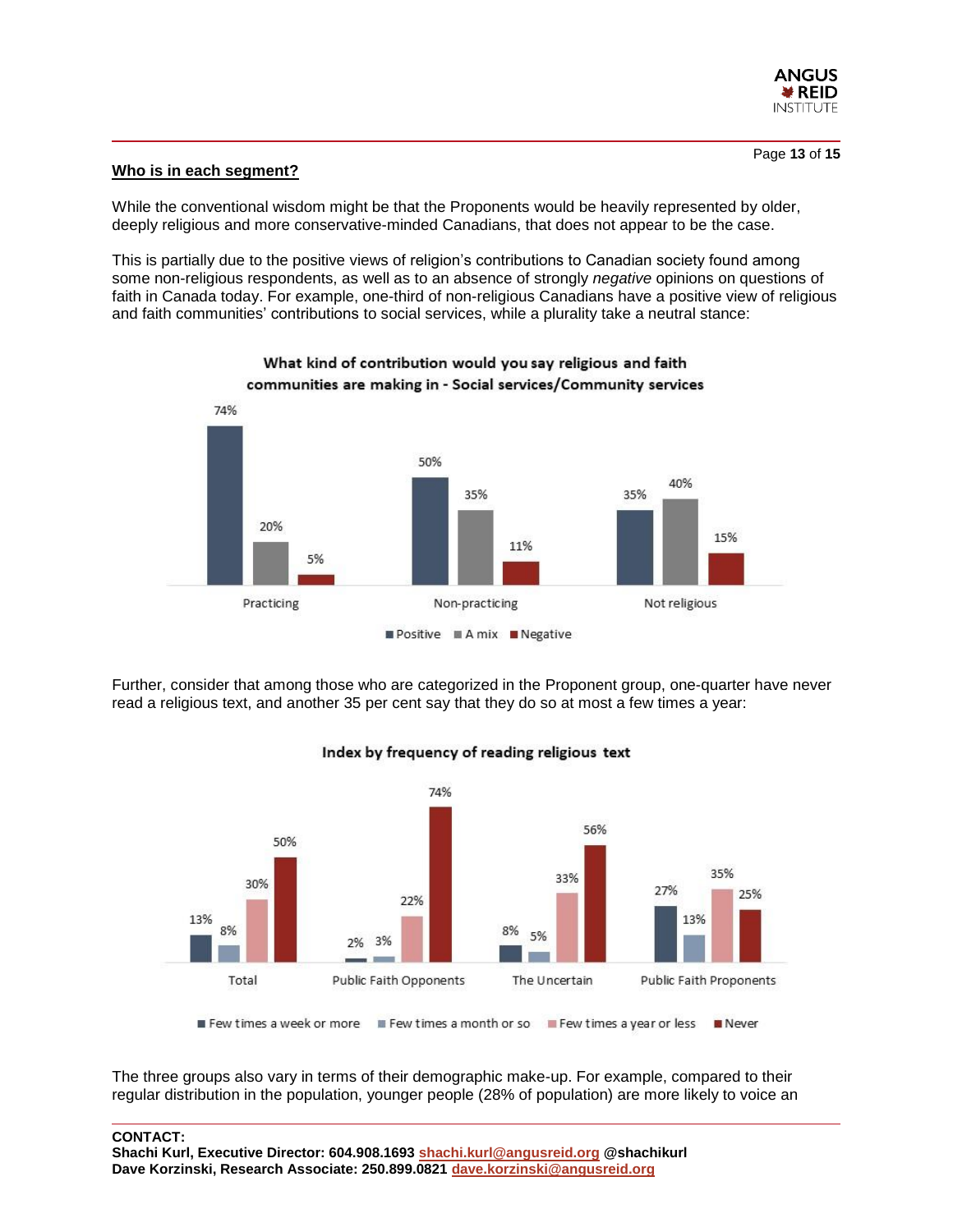

#### Page **14** of **15**

openness to aspects of faith in the public square (they make up 34% of Proponents). The generation most likely to be overrepresented among Public Faith Opponents is Generation X, roughly those between the ages of 35 and 54:



Proponents also skew toward a higher level of education overall. One-third are university educated (32%), compared to 22 per cent of Opponents and 27 per cent of the Uncertain.



#### Public Faith Index by Education

While the groups are divided roughly into thirds, past Liberal Party voters are much more likely to be Proponents, while the other two major federal parties' supporters are distributed close to evenly in terms of their view of faith in the public square: